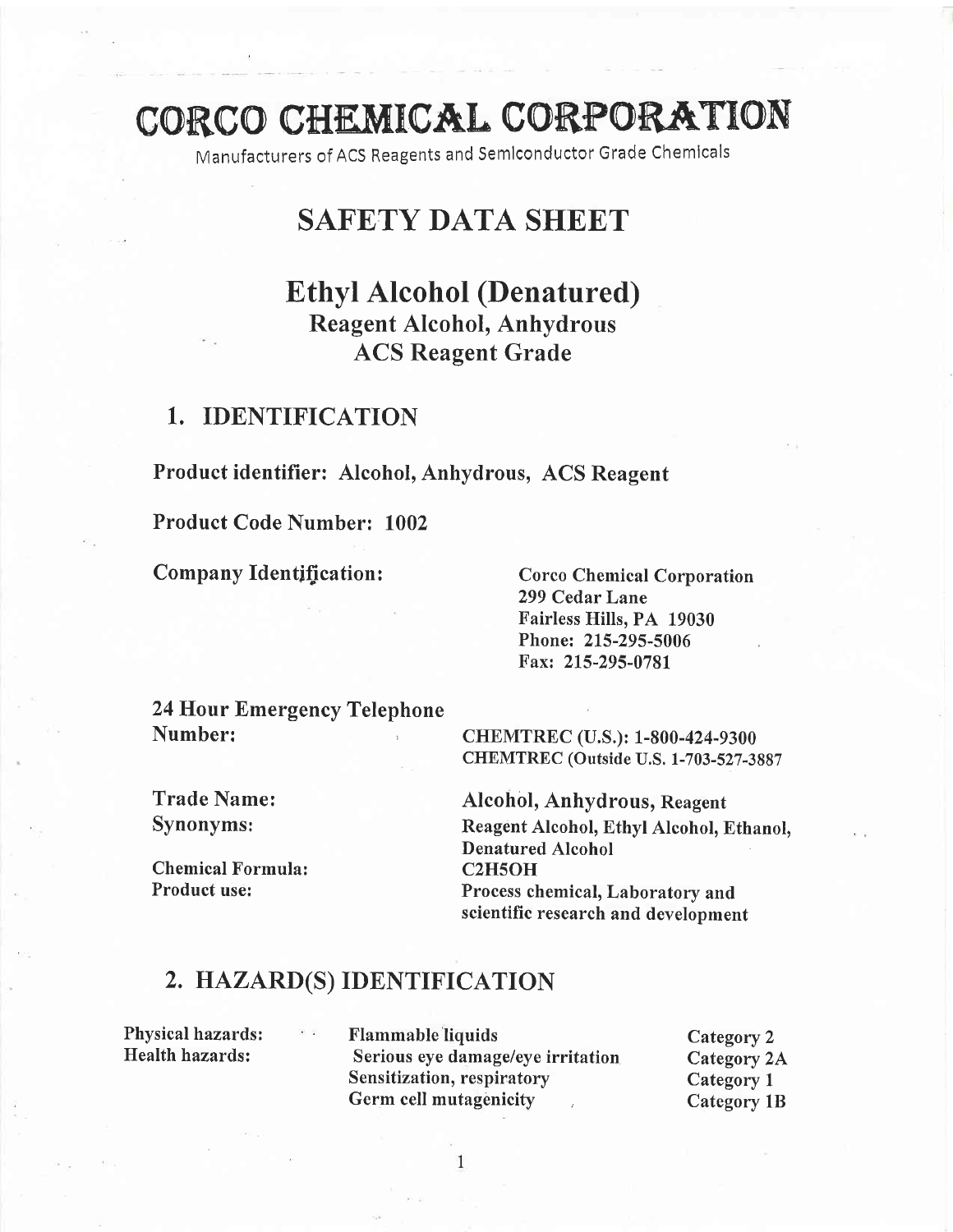Reproductive toxicity Specific target organ toxicity, single exposure

Specific target organ toxicity, single exposure

Specific target organ toxicity, single exposure

Specific target organ toxicity. Repeated exposure

Category 1A

Category <sup>1</sup> (central neryous system, kidney, systemic oxicity)

Category 3 respiratory tract irritation

Category 3 narcotic effects

Category <sup>1</sup> (central nervous system, liver, visual organs)

#### OSHA hazard(s):

Label Elements:





Not classified



#### Signal word Danger

Hazard statement: Highly flammable liquid and vapor. Causes serious eye irritation. May cause allergy or asthma symptoms or breathing difficulties if inhaled. May cause respiratory irritation. May cause drowsiness or dizziness. May cause genetic defects. May damage fertility or the unborn child. Causes damage to organs (central neryous system, kidney, systemic toxicity). Causes damage to organs (central neryous system, liver, visual organs) through prolonged or repeated exposure. Toxic to aquatic life. Toxic to aquatic life with long lasting effects.

Precautionary statement: Prevention - Obtain special instructions before use. Do not handle until all safety precautions have been read and understood. Keep away from heat/sparks/open flames/hot surfaces. - No smoking. Use only outdoors or in <sup>a</sup> well-ventilated area. Keep container tightly closed. Ground/bond container and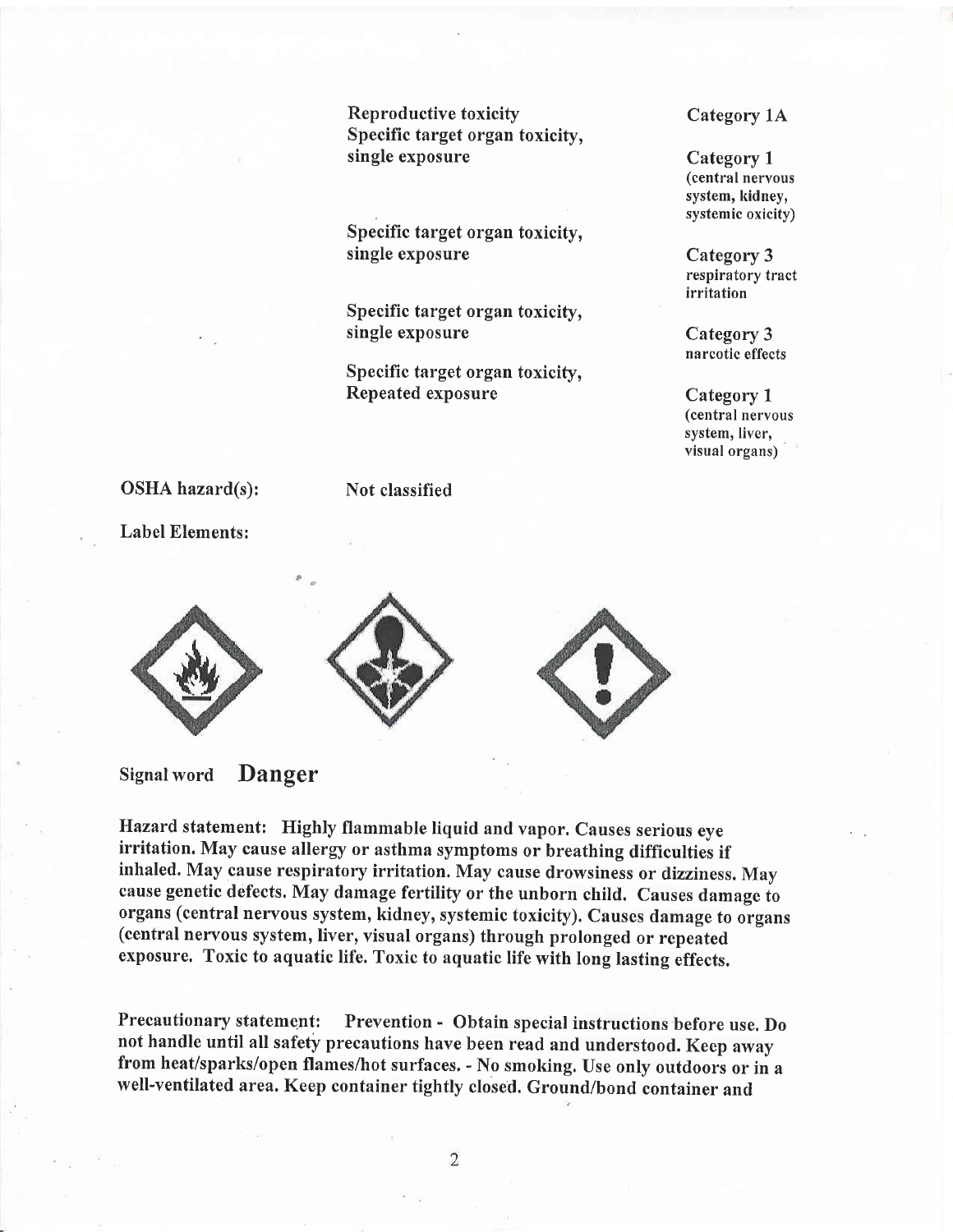receiving equipment. Use explosion-proof electrical/ventilating/lighting equipment. Use only non-sparking tools. Take precautionary measures against static discharge. Do not breathe mist or vapor. Wash thoroughly after handling. Do not eat, drink or smoke when using this product. Wear protective gloves/protective clothing/eye protection/face protection. In case of inadequate ventilation wear respiratory protection.

Response: Eliminate all ignition sources if safe to do so. If on skin (or hair): Take off immediately all contaminated clothing. Rinse skin with water/shower, If inhaled: Remove person to fresh air and keep comfortable for breathing. If in eyes: Rinse cautiously with water for several minutes. Remove contact lenses, if present and easy to do. Continue rinsing. If exposed or concerned: Get medical advice/attention. If eye irritation persists: Get medical advice/attention. In case of fire: Use appropriate media for extinction.

Storage: Store in a well-ventilated place. Keep container tightly closed. Store in <sup>a</sup> well-ventilated place. Keep cool. Store locked up.

Disposal: Dispose of contents/container to an approved incineration plant.

Emergency Overview: Poison! Harmful if inhaled or absorbed though the skin. May be harmful if swallowed. Affects central nervous system. Causes severe eye irritation and irritation to the respiratory tract. May affect liver, kidneys, and heart. Causes adverse reproductive and fetal effects in humans. Highly flammable liquid and vapor! Target Organs: Kidneys, heart central nervous system, liver, eyes, and optic nerve,

### 3. Composition/information on ingredients

| Ingredient           | CAS No.       | Percent | <b>Hazardous</b> |
|----------------------|---------------|---------|------------------|
| <b>Ethyl Alcohol</b> | $64 - 17 - 5$ | $90\%$  | <b>Yes</b>       |
| Methyl Alcohol       | $67 - 56 - 1$ | $5\%$   | <b>Yes</b>       |
| Isopropyl Alcohol    | $67 - 63 - 0$ | $5\%$   | <b>Yes</b>       |

### 4. First-aid measures

Inhalation: If breathing is difficult, remove to fresh air and keep at rest in <sup>a</sup> position comfortable for breathing. Oxygen or artificial respiration if needed. Do not use mouth-to-mouth method if victim inhaled the substance. Induce artificial respiration with the aid of a pocket mask equipped with a one-way valve or other proper respiratory medical device. If experiencing respiratory symptoms: Call <sup>a</sup> POISON CENTER or doctor/physician.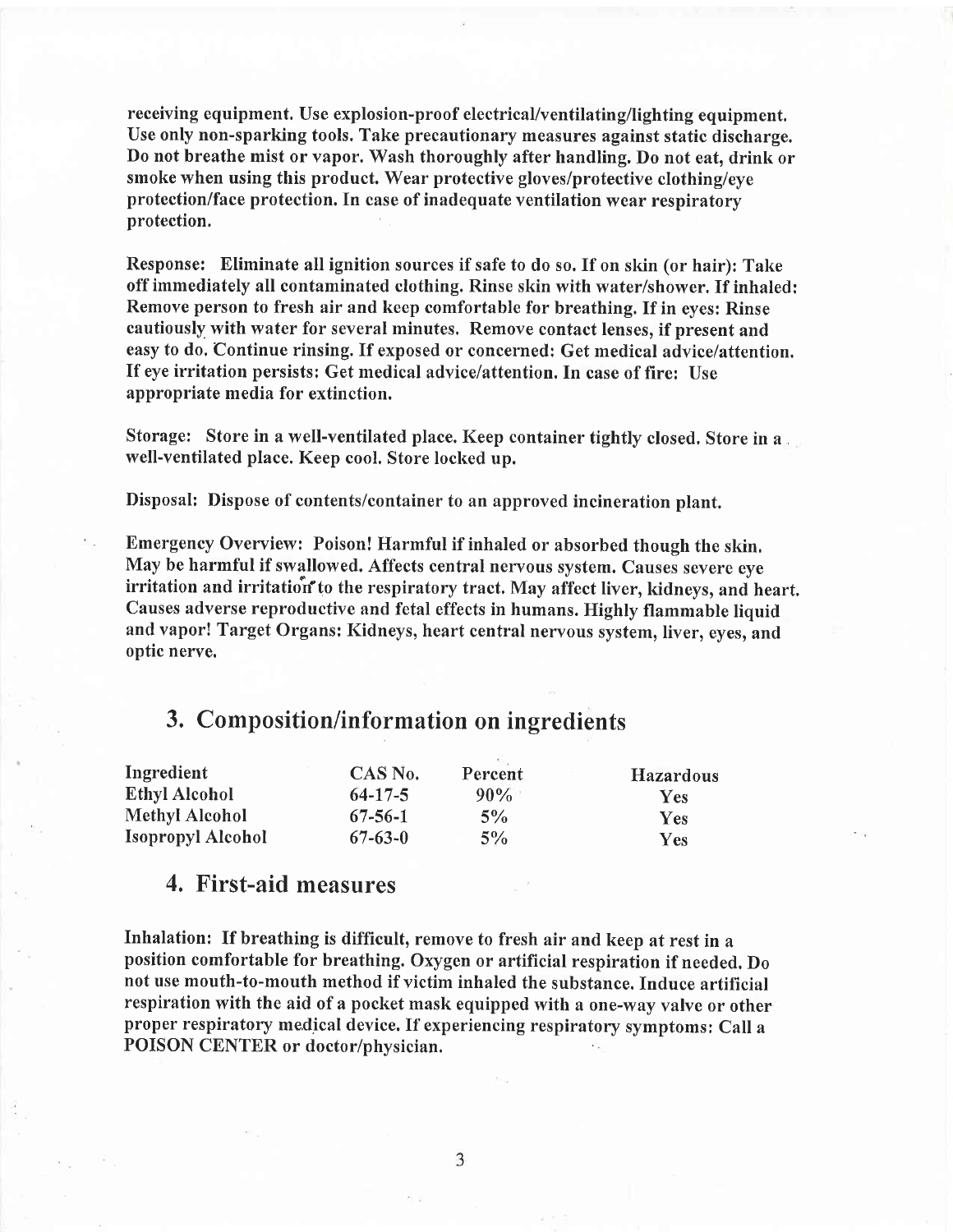Skin contact: Take off immediately all contaminated clothing. Rinse skin with water/shower. Get medical attention if irritation develops and persists. Eye contact Rinse cautiously with water for several minutes. Remove contact lenses, if present and easy to do. Continue rinsing. Get medical attention if irritation develops and persists.

Ingestion: Rinse mouth. If ingestion of a large amount does occur, call a poison control center immediately.

General information: Ensure that medical personnel are aware of the material(s) involved, pnd take precautions to protect themselves. IF exposed or concerned: Get medical advice/attention.

### 5. Fire-fighting measures

Flammability: Highly flammable liquid and vapor (GHS Category 2), Auto-ignition Temperature: 362o C (685o F) Flash Point: 13.9o C (57o F) Flammable Limits: Lower Limit - 3.3 vol %, Upper Limit - 19 vol %

Products of Combustion: May decompose into irritating and highly toxic gases under fire conditions (carbon monoxide and carbon dioxide).

Specific Fire Hazards: As in any fire, always wear self-contained breathing apparatus in pressure-demand (MSA/NIOSH approved or equivalent), and full protective gear. Vapors may form explosive mixtures with air. Use water spray to keep fire exposed containers cool. Approach fire from upwind to avoid hazardous Yapors and toxic decomposition products. Vapors are heavier than air and may travel to a source of ignition and flash back. Vapors can spread along the ground and collect in low or confined areas.

Specific Explosion Hazards: May form explosive peroxides,

Fire Fighting Media: Water may be ineffective. Do not use straight streams of water. For small fires, use dry chemical, carbon dioxide, water spray, or alcoholresistant foam. For larger fires, use water spray, fog, or alcohol-resistant foam. Cool containers with flooding quantities of water and well after fire is out.

National Fire Protective Association: Health - 1, Flammability - 3, Reactivity - <sup>0</sup> NOTE: NFPA ratings use a numbering scale that ranges from 0 - 4 to indicate the degree of hazard. A value of zero means the chemical presents no hazard while <sup>a</sup> value of four indicates a high hazard. They are for use by emergency personnel to address the hazards that are presented by short term, acute exposure to this product under fire, spill, or similar emergencies. Ratings involve data and interpretations that may vary from company to company.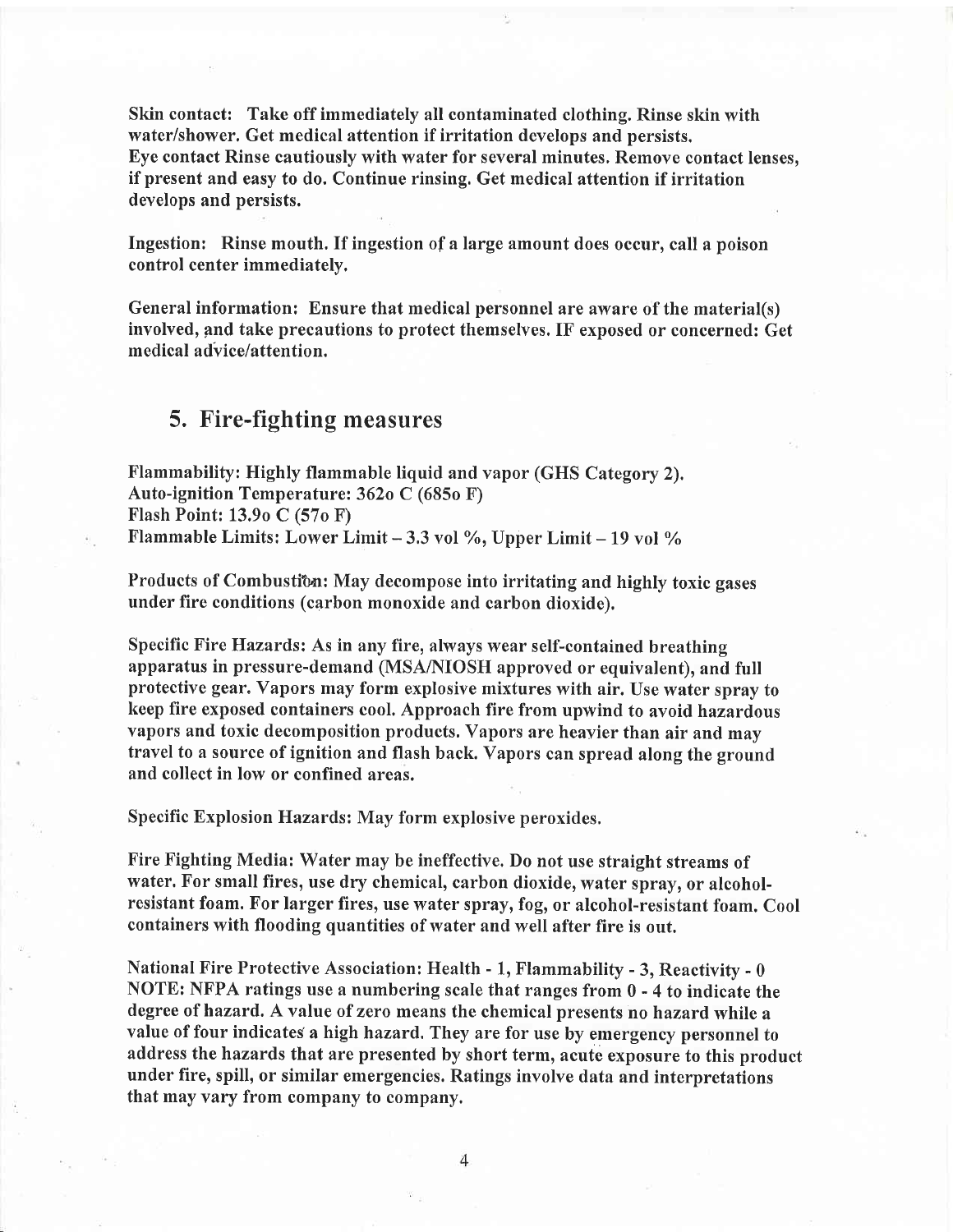### 6. Accidental release measures

Use water spray to reduce vapors. Water spray may reduce vapors but still not prevent ignition in closed spaces. Absorb spilled liquid with sorbent pads, socks, or other inert material such as vermiculite, sand, or earth. Do not use sawdust or any combustible material. Use spark-proof tools. Provide ventilation to the affected area and remove all ignition sources. Approach the spill from upwind and pick up absorbed material and place it in a suitable container. Always use proper personal protective equipment as described in section 8.

Fire-fighting equipment/instructions: In case of fire and/or explosion do not breathe fumes. Use standard firefighting procedures and consider the hazards of other involved materials. Move containers from fire area if vou can do so without risk, Water runoff can cause environmental damage.

Specific methods In the event of fire and/or explosion: Do not breathe fumes Selfcontained breathing apparatus and full protective clothing must be worn in case of fire. Use standard firefighting procedures and consider the hazards of other involved materials. Move container from fire area if it can be done without risk.

# 7. Handling and storage

Precautions: Always use proper personal protective equipment as described in section 8. Wash thoroughly after handling. Ground and bond containers when transferring material. Use spark-proof tools and explosion proof equipment. Avoid contact with eyes, skin, and clothing. Remove contaminated clothing and wash before reuse. Empty containers contain product residue (liquid and vapor) and can be dangerous. Keep container tightly closed and away from heat, spark, and flame. Do not pressurize, cut, weld, braze, solder, drill, grind, or expose empty containers to heat, sparks, or open flames. Use with adequate ventilation. Avoid breathing vapor or mist.

Storage: Keep in a flammables area away from direct sunlight and all sources of ignition and oxidizing materials. Keep in a tightly closed container. Store in a cool, dry, well-ventilated area away from incompatible substances. Keep from contact with oxidizing materials.

### 8. Exposure controls/personal protection

Engineering Controls: Use explosion-proof ventilation equipment. Facilities storing or using the material should be equipped with eyewash station and a safety shower, Use adequate general or local exhaust ventilation to keep airborne concentrations below the permissible exposure limits.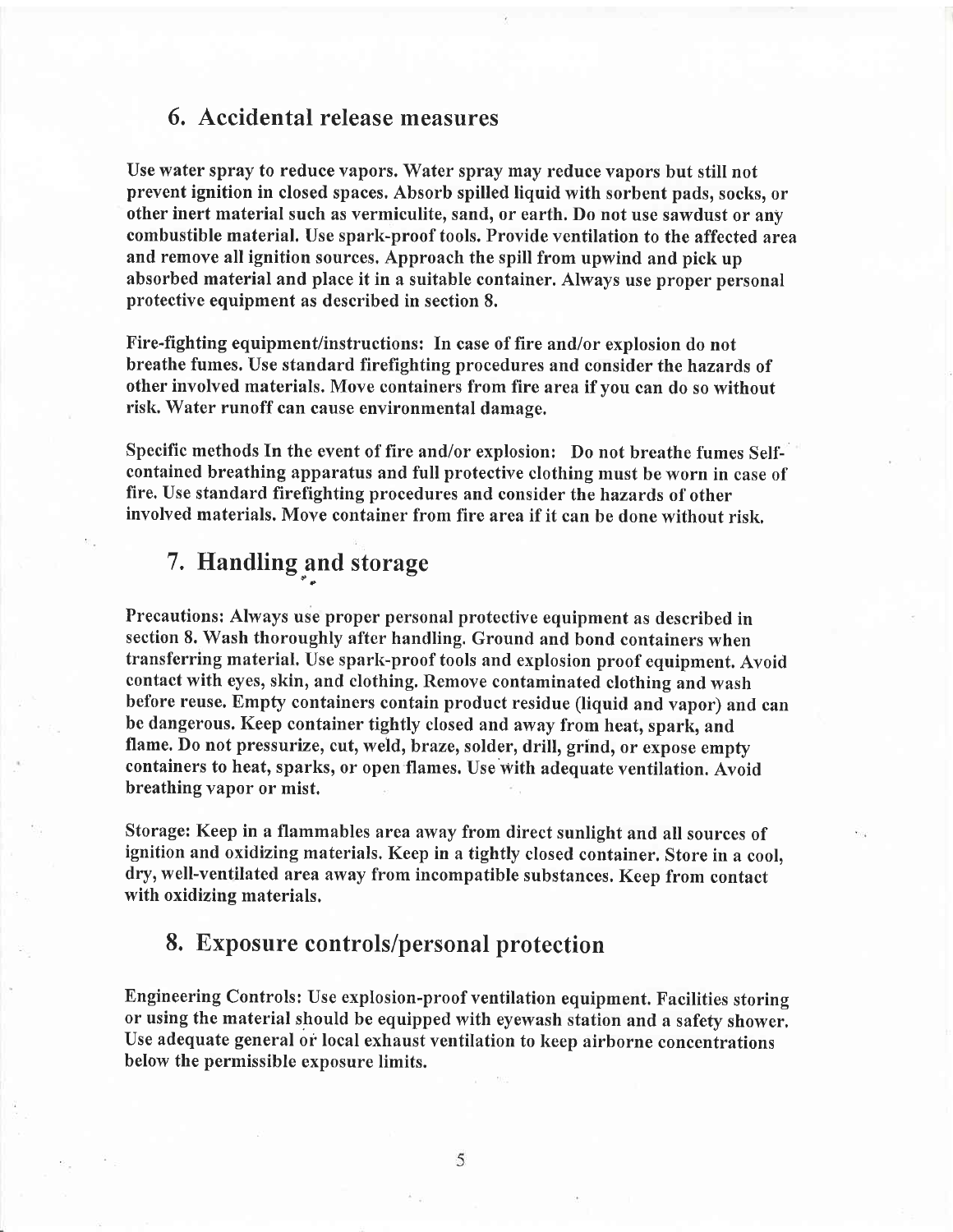Personal Protection: Wear protective chemical goggles or other appropriate eye protection. Use butyl rubber gloves and protective clothing to prevent skin exposure. A respiratory protection programthat meets OSHA 29 CFR 1910.134 and ANSI 288,2 requirements or European Standard EN 149 must be followed whenever possible. Always use a NOISH or European Standard EN 149 approved respirator when necessary,

Exposure Limits (Ethanol):

 $CGIH - 1000$  ppm TWA; IOSH - 1000 ppm TWA; 1900 mg/m3 TWA; 3300 ppm IDLH SHA Final PELs  $-1000$  ppm TWA; 1900 mg/m3 TWA SHA Vacated PELs: 1000 ppm TWA; 1900 mg/m3 TWA

#### Exposure Limits (Methanol):

CGIH - 200 ppm TWA; 250 ppm STEL; Skin - potential significant contribution to overall exposure by cutaneous route  $NIOSH-200$  ppm TWA;  $260$  mg/m3 TWA;  $6000$  ppm IDLH OSHA Final PELs - 200 ppm TWA; 260 mg/m3 TWA OSHA Vacated PELs: 1000 ppm TWA; 1900 mg/m3 TWA

Exposure Limits (Isopropanol):

,

ACGIH - 200 ppm TWA; 400 ppm STEL

 $NIOSH - 400$  ppm T $\tilde{WA}$ ; 980 mg/m3 TWA; 2000 ppm IDLH

OSHA Final PELs - 400 ppm TWA; 980 mg/m3 TWA

OSHA Vacated PELs: 400 ppm TWA; 980 mg/m3 TWA

General hygiene considerations: When using, do not eat, drink or smoke. Avoid contact with eyes. Wash hands before breaks and immediately after handling the product. Handle in accordance with good industrial hygiene and safety practice.

# 9, Physical and chemical properties

| Appearance:               | Clear                          |
|---------------------------|--------------------------------|
| <b>Physical state:</b>    | Liquid                         |
| Form:                     | Liquid                         |
| Color:                    | Colorless                      |
| Odor:                     | Alcoholic                      |
| Odor threshold:           | Not Available                  |
| pH                        | <b>Not Available</b>           |
| Melting point/            |                                |
| freezing point:           | -169°F (-112.005 °C) estimated |
| Initial boiling point and |                                |
| boiling range:            | 172.4 °F (78 °C)               |
| <b>Flash point:</b>       | 55.40 °F (13.00 °C).           |
| <b>Evaporation rate:</b>  | Not available                  |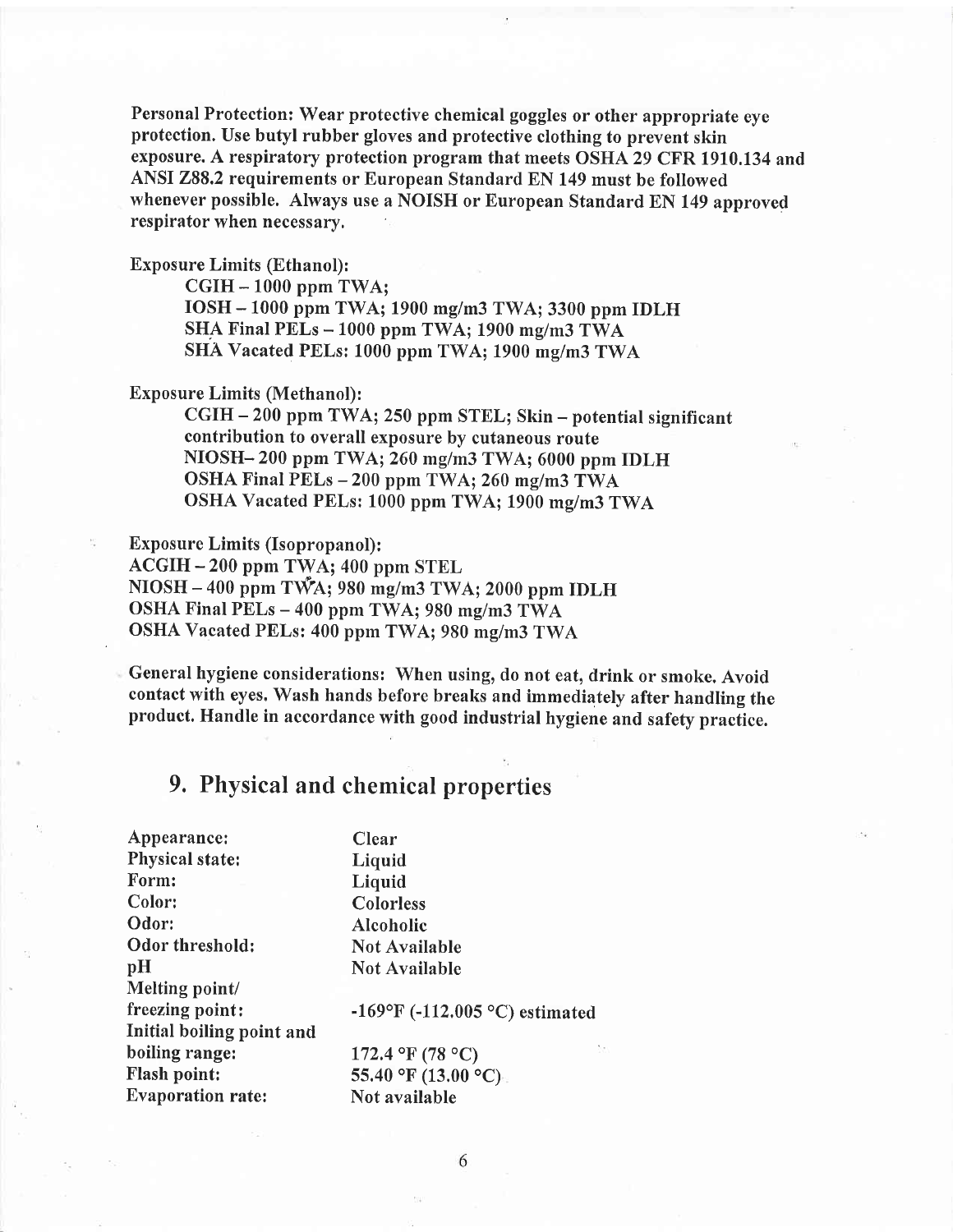Flammability (solid, gas): Not applicable Upper/lower flammability or explosive limits: Flammability limit – lower  $(\%)$ :<br>
Flammability limit - upper  $(\%)$ :<br>
24 % estimated Flammability limit - upper  $(\%)$ : Explosive limit – lower (%):<br>
Explosive limit – upper (%): Explosive limit -- upper (%):<br>Vapor pressure: Vapor density: 1.6 Relative density: Not Available Solubility(ies): Miscible Partition coefficient (n-octanol/water) Not Available Auto-ignition temperature: 671,21oF (358.45 oC) estimated Decomposition temperature:<br>Viscosity: Other information: Density: 0.79 g/cm3<br>
Flammability class: 1988 Flammability class: 1988 Flammability Planmability Planmability Planmability Planmability Planmability Planmability Planmability Planmability Planmability Planmability Planmabi Flash point class:<br>Percent volatile: The IB and IB and IB and IB and IB and IB and IB and IB and IB and IB and IB and IB and IB and IB and IB and IB and IB and IB and IB and IB and IB and IB and IB and IB and IB and IB and Percent volatile: Specific gravity: 0.79 VOC (Weight  $\%$ ):  $100\%$  estimated

82.645284 hPa estimated

Not Available

Flammable IB estimated<br>Flammable IB

### 10. Stability and reactivity

Stability: Stable under normal temperatures and pressure.

Conditions to Avoid: Incompatible materials, ignition sources, excess heat, oxidizers.

Incompatibility With Various Substances: Strong oxidizing agents, acids, alkali metals, ammonia, hydrazine, peroxides, sodium, acid anhydrides, calcium hypochlorite, chromyl chloride, nitrosyl perchorate, bromine pentafluoride, perchloric acid, silver nitrate, mercuric nitrate, potassium tert-butoxide, magnesium perchlorate, acid chlorides, platinum, uranium hexafluoride, silver oxide, iodine heptafluoride, acetyl bromide, disulfuryl difluoride, tetrachlorosilane+water, acetyl chloride, permanganic acid, ruthenium (III) oxide, uranyl perchlorate, potassium dioxide.

Hazardous Decomposition Products: Carbon monoxide, carbon dioxide, irritating and toxic fumes.

Hazardous Polymerization: Has not been reported.

 $\overline{7}$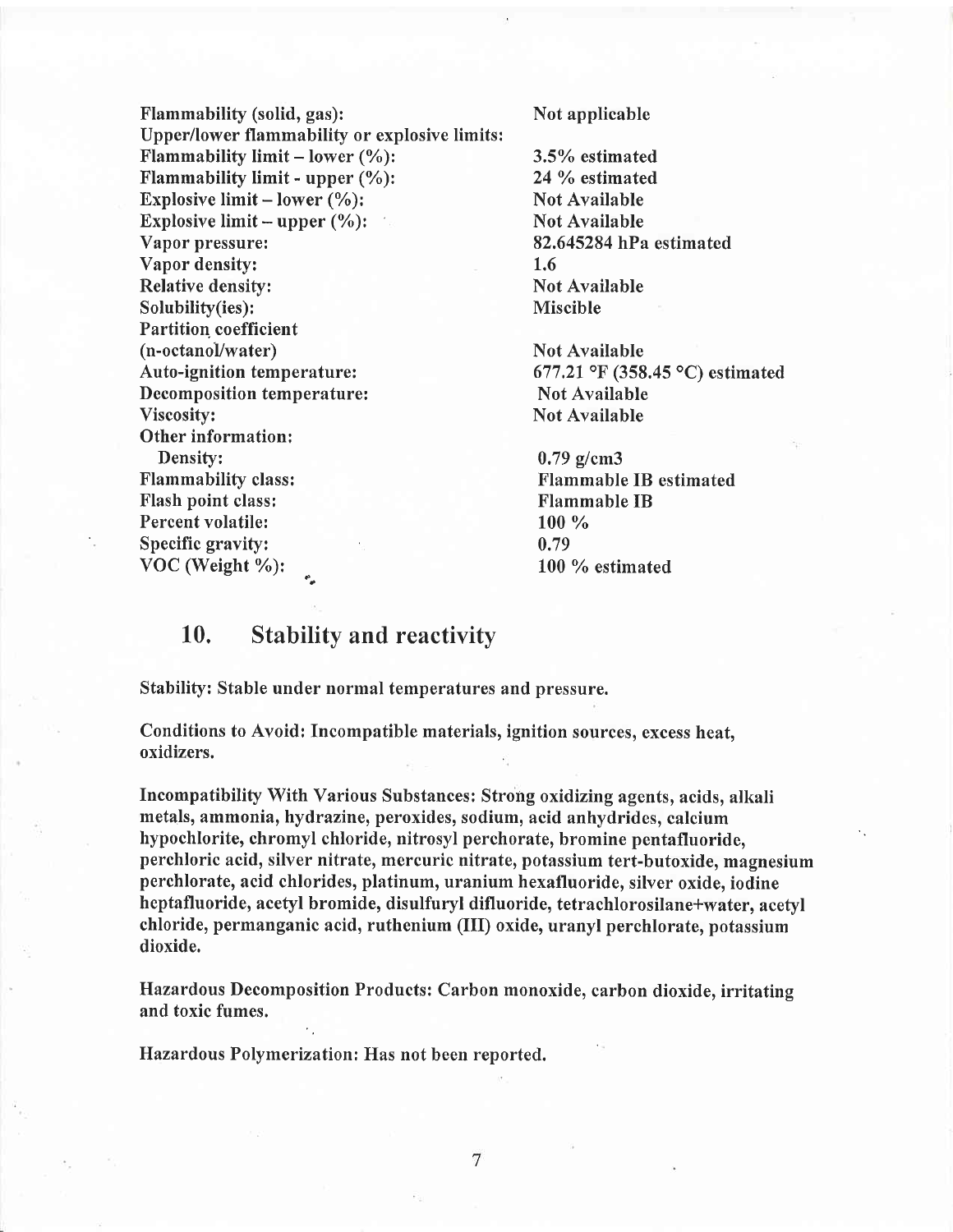### 11. Toxicological information

Information on likely routes of exposure:

Acute Exposure Hazards:

INHALATION HAZARD: Inhalation of high concentrations may cause central nervous effects characterized by nausea, headache, dizziness, unconsciousness, and coma. May cause narcotic effects in high concentrations.Inhalation of vapors may cause drowsiness and dizziness.

INGESTION HAZARD: Causes gastrointestinal irritation with nausea, vomiting, and diarrhea. May cause systemic toxicity with acidosis. May cause central nervous system depression with excitement followed by headache, drowsiness, nausea, and vomiting. Advanced stages may cause collapse, unconsciousness, coma, and possible death.

SKIN CONTACT HAZARD: Causes moderate skin irritation. May cause cyanosis of the extremities. Skin absorption of methanol can systemic effects, including disturbances in vision.

EYE CONTACT HAZARD: Causes severe eye irritation and possible chemical conjunctivitis and/or corneal damage. May cause transient corneal injury. May cause painful sensitization to light. Inhalation, ingestion, or skin absorption of methanol can cause significant disturbances in vision, including blindness.

Chronic Exposure Hazards: May cause reproductive and fetal effects. Laboratory experiments have resulted in mutagenic effects, Animal studies have reported the development of tumors. Repeated or prolonged exposure may cause liver, kidney, and heart damage.

Animal Toxicity for Ethanol: Draize test, rabbit, eye: 500 mg Severe; Draize test, rabbit, eye: 500 mg/24 hr Mild; Draize test, rabbit, skin: 20 mg/24 hr Moderate; Inhalation, mouse:  $LC50 = 39$  g/m3 /4 hr; Inhalation, rat:  $LC50 = 2000$  ppm/10 hr; Oral, mouse: LD50 = 3450 mg/kg; Oral, rabbit:  $LD50 = 6300$  mg/kg; Oral, rat: LD50 = 7060 mg/kg;

Oral, rat: LD50 = 9000 mg/kg; Animal Toxicity for Methanol: Draize test, rabbit, eyé: 40 mg Moderate; Draize test, rabbit, eye: 100 mg/24 hr Moderate; Draize test, rabbit, skin: 20 mg/24 hr Moderate; Inhalation, rabbit:  $LC50 = 81000$  mg/m3/14 hr;

8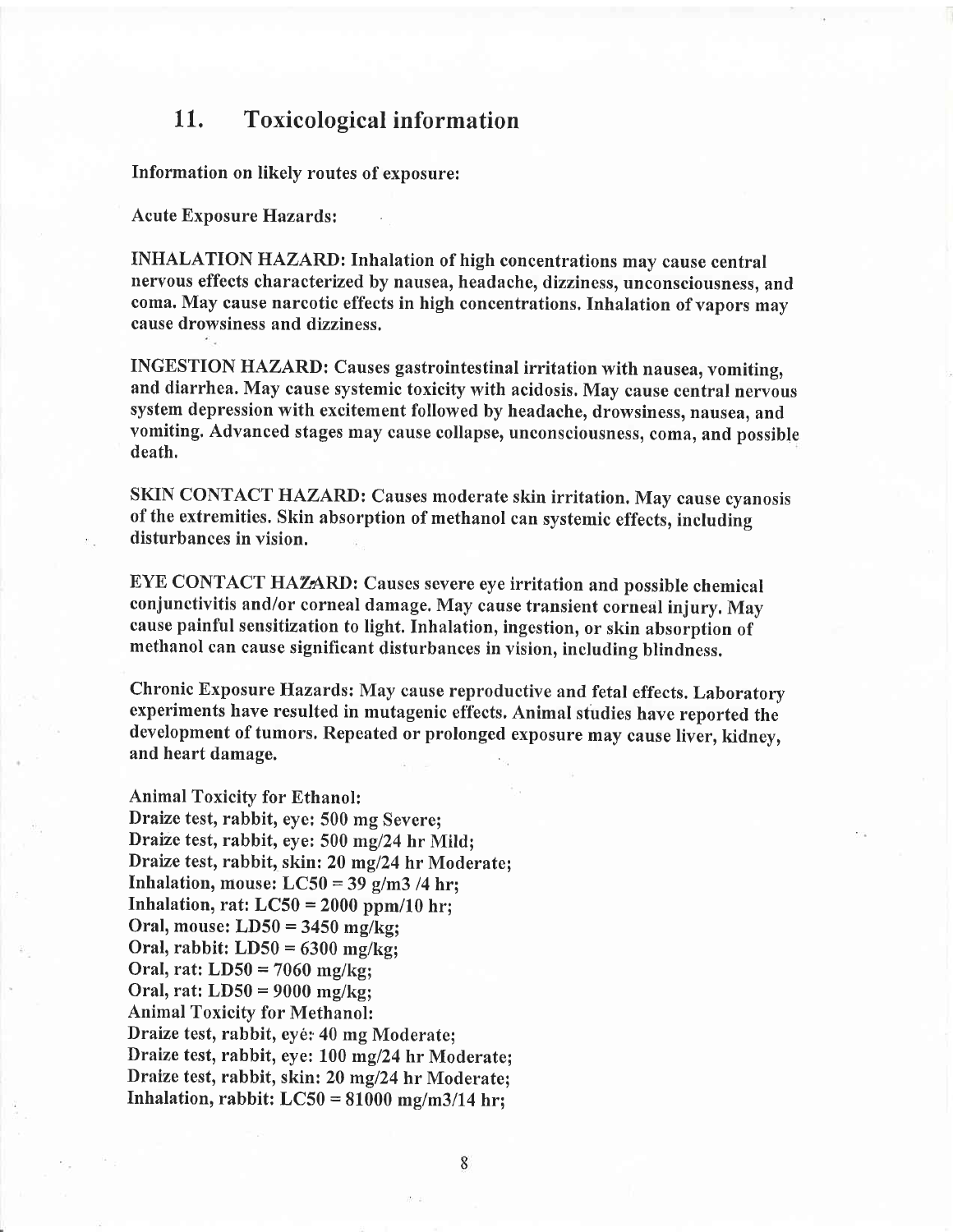Inhalation, rat;  $LC50 = 64000$  ppm/4 hr; Oral, mouse: LD50 = 7300 mg/kg; Oral, rabbit: LD50 = 14200 mg/kg; Oral, rat: LD50 = 5600 mg/kg; Skin, rabbit: LD50 = 15800 mg/kg; Skin, monkey LDLo = 393 mg/kg;

Human Toxicity for Methanol: Inhalation, human:  $TCLo = 300$  ppm caused visual field changes and headache; Oral, human: LDLo = 143 mg/kg; Oral, human: LDLo = 428 mg/kg; Methanol is significantly less toxic to most experimental animals than to humans, because most animal species metabolize methanol differently. Non-primate species do not ordinarily show symptoms of metabolic acidosis or the visual effects that have been observed in primates and humans, Animal Toxicity for Isopropanol: Draize test, rabbit, eye: 100 mg Severe; Draize test, rabbit, eye: 10 mg Moderate; Draize test, rabbit, eye: 100 mg/24 hr Moderate; Draize test, rabbit, skin: 500 mg Mild; Inhalation, mouse:  $LC50 = 53,000$  mg/m3; Inhalation, rat: LC50 $\stackrel{\text{*}}{=}$  16,000 ppm/8 hr; Inhalation, rat:  $LC50 = 72{,}600$  mg/kg; Oral, mouse:  $LD50 = 3600$  mg/kg; Oral, mouse: LD50 = 3600 mg/kg; Oral, rabbit:  $LD50 = 6410$  mg/kg; Oral, rat:  $LD50 = 5045$  mg/kg; Oral, rat:  $LD50 = 5000$  mg/kg; Skin, rabbit: LD50 = 12,800 mg/kg;

Carcinogenicity: Ethanol, methanol, and isopropanol are not listed as carcinogens by ACGIH, IARC, NTP, or CA Prop 65.

Epidemiology: Ethanol - has been shown to produce fetotoxicity in the embryo or fetus of laboratory animals. Prenatal exposure to ethanol is associated with <sup>a</sup> distinct pattern of congenital malformations that have been collectively termed<br>"fetal alcohol syndrome." Methanol – has been shown to produce fetotoxicity in the embryo of laboratory animals. Specific developmental abnormalities include cardiovascular, musculoskeletal, and urogenital systems. Isopropanol - xperimental teratogenic and reproductive effects have been reported. Early epidemiological studies have suggested an association between the strong acid manufacture of isopropyl alcohol and paranasal sinus cancer in workers,

9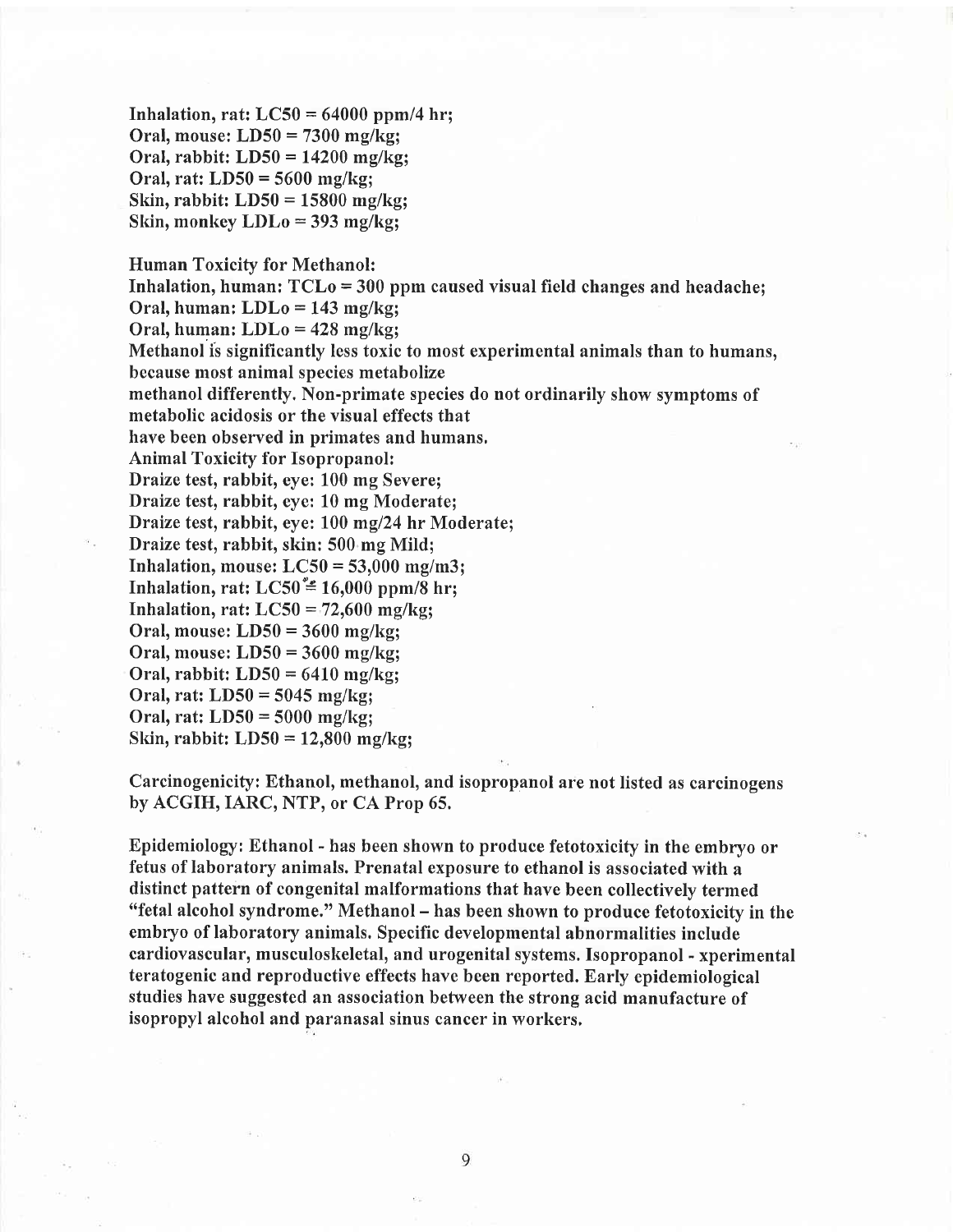#### Teratogenicity:

Oral, human – woman:  $TDLo = 41$  g/kg (female 41 weeks after conception) Effects on newborn - Apgar score (human only)

and Effects on newborn - other neonatal measures or effects and Effects on newborn - drug dependence.

Methanol - No human information is available. Based on animal data, methyl alcohol is considered a potential

developmental hazard. Animal studies have shown fetotoxic and teratogenic effects without maternal toxicity. Isopropanol -

Arat and rabbit developmental toxicity study showed no teratogenic effects at doses that were clearly toxic to the mother. In

a separate rate study, no evidence of developmental neurotoxicity was associated with gestational exposures to isopropanol

up to 1200 mg/kg/d.

Reproductive Effects: Intrauterine, human - woman: TDLO = 200 mg/kg (female <sup>5</sup> days pre-mating) Fertility - female fertility

index e.g. # females pregnant per # sperm positive females; # female pregnant per # females mated)

Numerical Measures of Toxicity: Cancer Lists: NTP Carcinogen

| Ingredient                  | Known    | Anticipated    | <b>IARC Category</b> |
|-----------------------------|----------|----------------|----------------------|
| Ethyl Alcohol $(64-17-5)$   | N0       | No             | None                 |
| Methyl Alcohol (67-56-1)    | $\bf No$ | N <sub>0</sub> | None <sup>®</sup>    |
| Isopropyl Alcohol (67-63-0) | No.      | N0             | <b>None</b>          |

### 12. Ecological information

#### Ecotoxicity:

Fish: Rainbow trout: LC50 = 12,900-15,300 mg/L, 96H, flow-through at 24-24,30 C Fish: Rainbow trout:  $LC50 = 11{,}200$  mg/L, 24H, fingerling (unspecified) Bacteria: Phytobacterium phosphoreum:  $EC50 = 34,900$  mg/L, 5-30M, Microtox test.

When spilled on land, it is apt to volatilize, biodegrade, and leach into the ground water, but no data on the rates of these processes could be found. Its fate in ground water is unknown. When released into water it will probably volatilize and biodegrade. It would not be expected to adsorb to soil or bioconcentrate in fish.

Environmental Fate: No information available.

Physical: THOD: 2.40 g oxygen/g; COD: 2.23 g oxygen/g; BOD-5: 1.19-1.72 g oxygen/g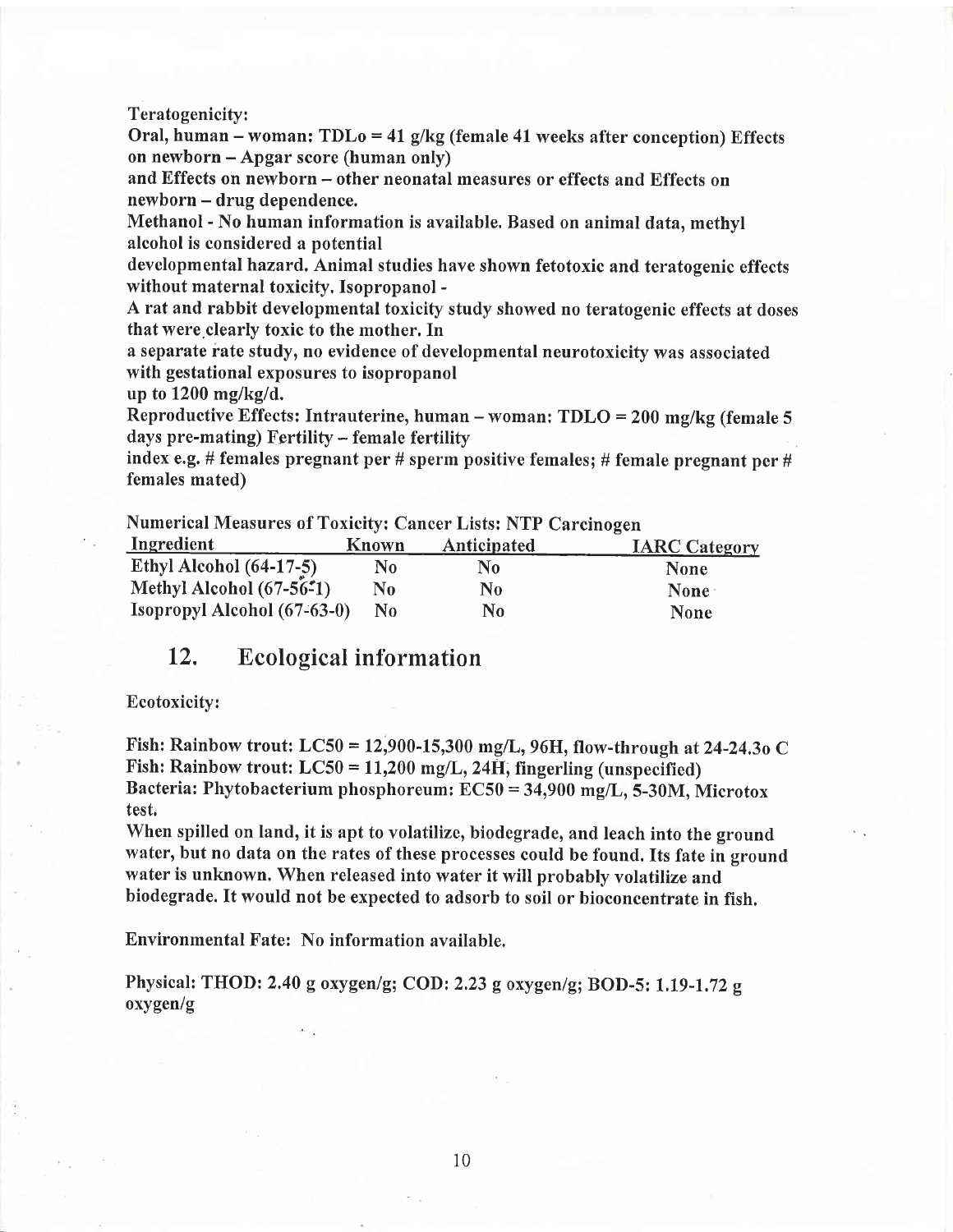### 13. Disposal considerations

Disposal instructions: Collect and reclaim or dispose in sealed containers at Iicensed waste disposal site. This material and its container must be disposed of as hazardous waste. Incinerate the material under controlled conditions in an approved incinerator. Do not incinerate sealed containers. Do not allow this material to drain into sewers/water supplies. Do not contaminate ponds, waterways or ditches with chemical or used container. If discarded, this product is considered <sup>a</sup> RCRA ignitable waste, D001. Dispose of contents/container in accordance with local/regional/nationaUinternational regulations.

Local disposal regulations: Not available.

Hazardous waste code D001: Waste Flammable material with a flash point <140 F

Waste from residues / unused products: Dispose of in accordance with local regulations. Empfy containers or liners may retain some product residues. This material and its container must be disposed of in a safe manner (see: Disposal instructions). Contaminated packaging Empty containers should be taken to an approved waste handling site for recycling or disposal. Since emptied containers may retain product residue, follow label warnings even after container is emptied.

### 14. Transportation Information

UN Number: UN1987 UN Proper Shipping Name: Alcohols n.o.s. Packing Group: II Hazard Class:3 Marine Pollultant: No

**DOT** 

IMDG / IATA





Transport in bulk according to Annex II of MARPOL 73/78 and the IBC Code: No information available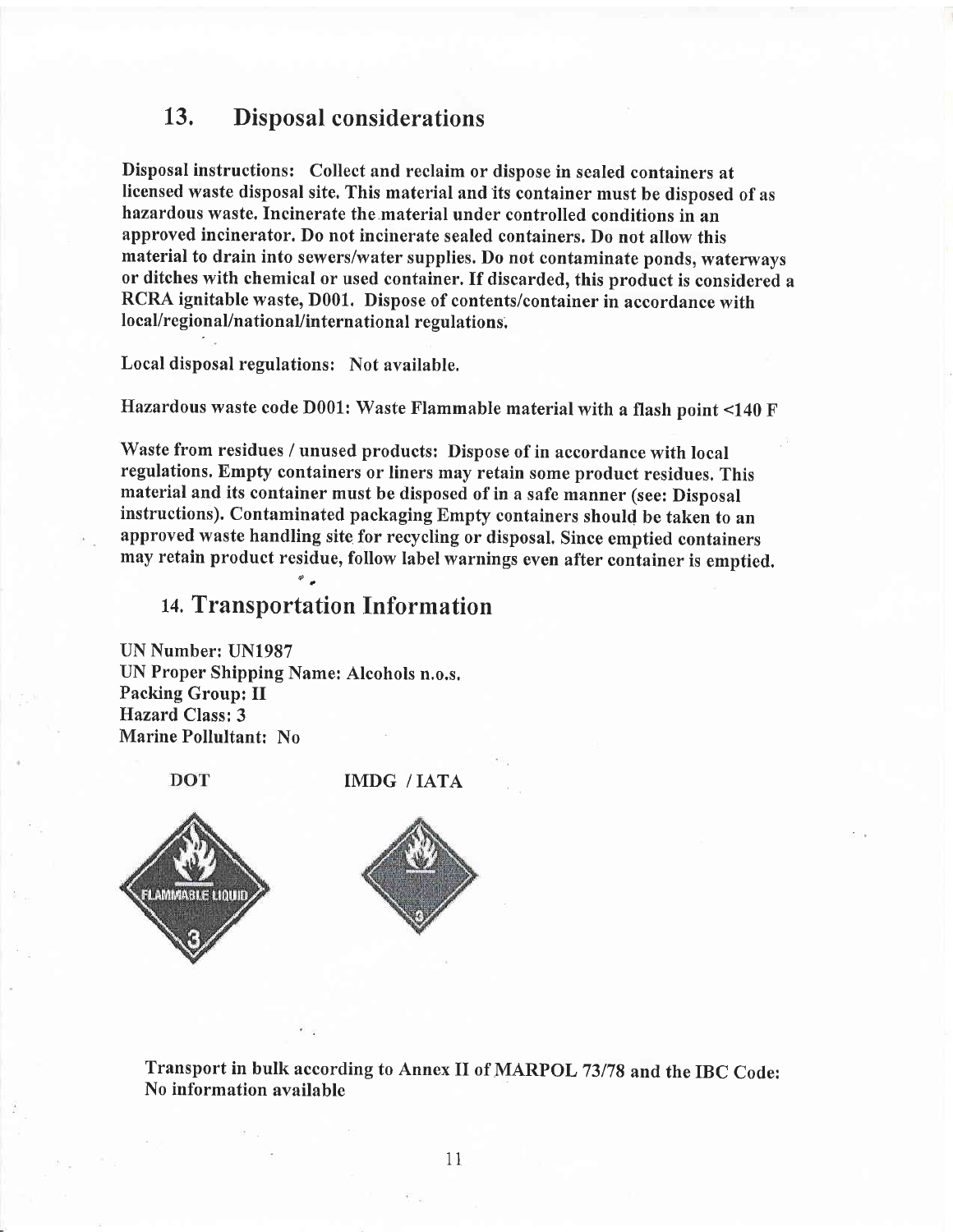### 15. Regulatory information

US federal regulations All components are on the U.S. EPA TSCA Inventory List.

TSCA Section lz(b) Export Notification (40 CFR 707, Subpt. D) Not regulated. US. OSHA Specifically Regulated Substances (29 CFR 1910.1001-1050) Not on regulatory list. CERCLA Hazardous Substance List (40 CFR 302,4) METHYL ALCOHOL (CAS 67-56-1) LISTED Superfund Amendments and Reauthorization Act of 1986 (SARA) Hazard. categories Immediate Hazard - Yes Delayed Hazard - Yes Fire Hazard - Yes Pressure Hazard - No Reactivity Hazard - No SARA 302 Extremely hazardous substance No SARA 311/312 Hazardous chemical<br>No Other federal regulations: Clean Air Act (CAA) Section ll2Hazardous Air Pollutants (HAPs) List METHYL ALCOHOL (CAS 67-56-1) Clean Air Act (CAA) Section 112(r) Accidental Release Prevention (40 CFR 68.130) Not regulated. Safe Drinking Water Act (SDWA) Not regulated. Drug Enforcement Administration (DEA). List 2, Essential Chemicals (21 CFR  $1310.02(b)$  and  $1310.04(f)(2)$  and Chemical Code Number Not listed. Drug Enforcement Administration (DEA). List 1 & 2 Exempt Chemical Mixtures (21 CFR 1310.12(c)) Not regulated. DEA Exempt Chemical Mixtures Code Number Not regulated. Food and Drug Administration (FDA) Not regulated. US state regulations WARNING: This product contains a chemical known to the State of California to cause birth defects or other reproductive harm.

US, Massachusetts RTK - Substance List ETHYL ALCOHOL (CAS 64-17-5) ISOPROPYL ALCOHOL (CAS 67-63-0) METHYL ALCOHOL (CAS 67-56-I\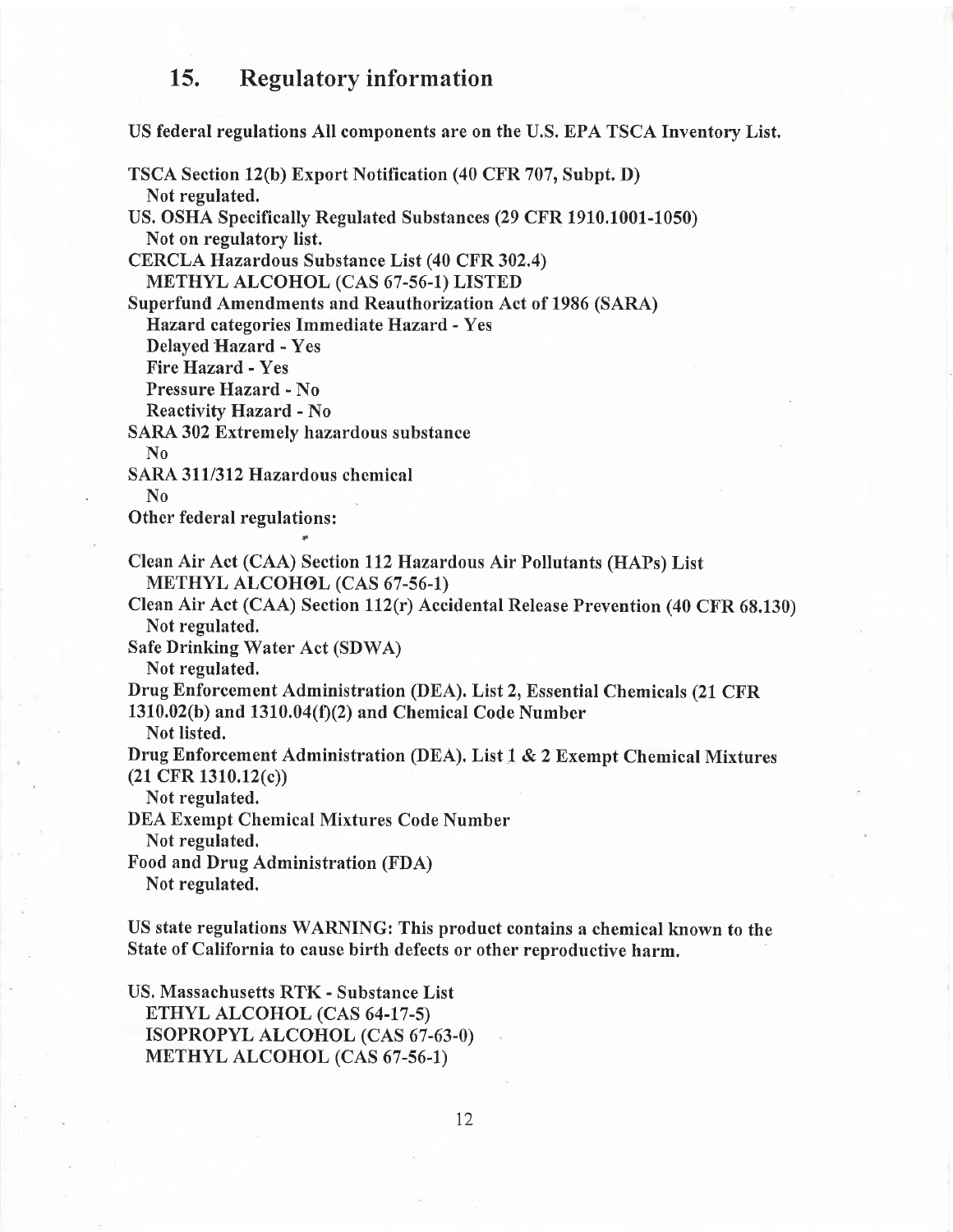| US. New Jersey Worker and Community Right-to-Know Act                       |
|-----------------------------------------------------------------------------|
| METHYL ALCOHOL (CAS 67-56-1) 500 LBS                                        |
| US. Pennsylvania RTK - Hazardous Substances                                 |
| ETHYL ALCOHOL (CAS 64-17-5)                                                 |
| ISOPROPYL ALCOHOL (CAS 67-63-0)                                             |
| METHYL ALCOHOL (CAS 67-56-1)                                                |
| US. Rhode Island RTK                                                        |
| ISOPROPYL ALCOHOL (CAS 67-63-0)                                             |
| METHYL ALCOHOL (CAS 67-56-1)                                                |
| US - California Proposition 65 - Carcinogens & Reproductive Toxicity (CRT): |
| <b>Listed substance</b>                                                     |
| <b>METHYL ALCOHOL (CAS 67-56-1)</b>                                         |

International Inventories :

| $Country(s)$ or region      |     | On inventory $(yes/no)*$<br>Inventory name        |            |
|-----------------------------|-----|---------------------------------------------------|------------|
| Australia                   |     | <b>Australian Inventory</b>                       |            |
|                             |     | of Chemical Substances (AICS)                     | <b>Yes</b> |
| Canada                      |     | <b>Domestic Substances List (DSL)</b>             | Yes        |
| Canada                      | 16. | <b>Non-Domestic Substances List (NDSL)</b>        | $\bf No$   |
| China<br>$\theta_{\rm eff}$ |     | <b>Inventory of Existing Chemical</b>             |            |
|                             |     | <b>Substances in China (IECSC)</b>                | Yes        |
| Europe                      |     | <b>European Inventory of Existing</b>             |            |
|                             |     | <b>Commercial Chemical Substances</b><br>(EINECS) | <b>Yes</b> |
| Europe                      |     | <b>European List of Notified Chemical</b>         |            |
|                             |     | <b>Substances (ELINCS)</b>                        | $\bf No$   |
| Japan                       |     | <b>Inventory of Existing and New Chemical</b>     |            |
|                             |     | <b>Substances (ENCS)</b>                          | Yes        |
| Korea                       |     | <b>Existing Chemicals List (ECL)</b>              | <b>Yes</b> |
| <b>New Zealand</b>          |     | <b>New Zealand Inventory</b>                      | Yes        |
| <b>Philippines</b>          |     | <b>Philippine Inventory of Chemicals</b>          |            |
|                             |     | and Chemical Substances<br>(PICCS)                | <b>Yes</b> |
| United States &             |     |                                                   |            |
| <b>Puerto Rico</b>          |     | <b>Toxic Substances Control Act</b>               |            |
|                             |     | (TSCA) Inventory                                  | Yes        |

# 16. Other information

s.

Disclaimer - The information in the sheet was written based on the best knowledge and experience currently available. The information given is designed only as <sup>a</sup> guidance for safe handling, use, processing, storage, transportation, disposal and